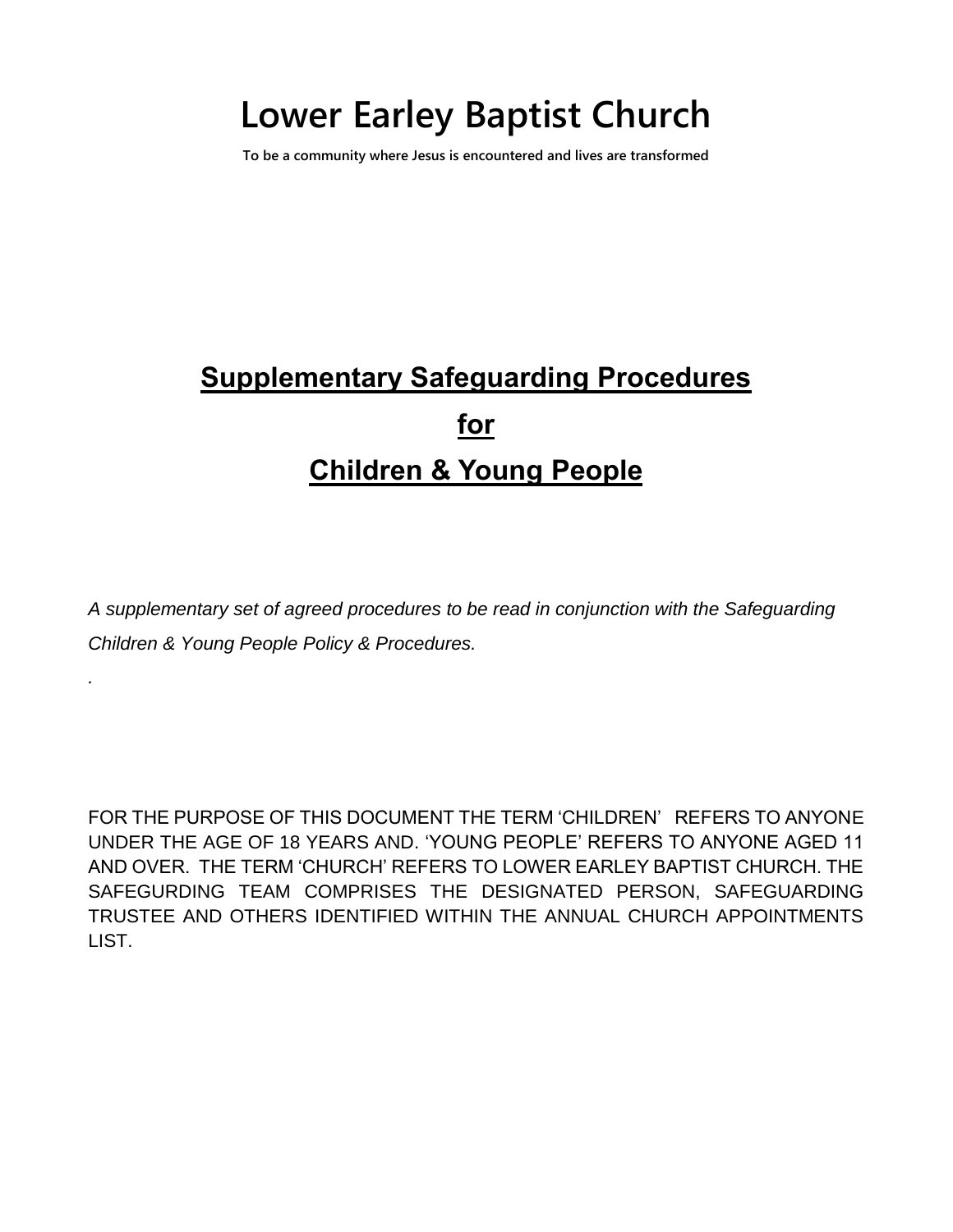# **Contents**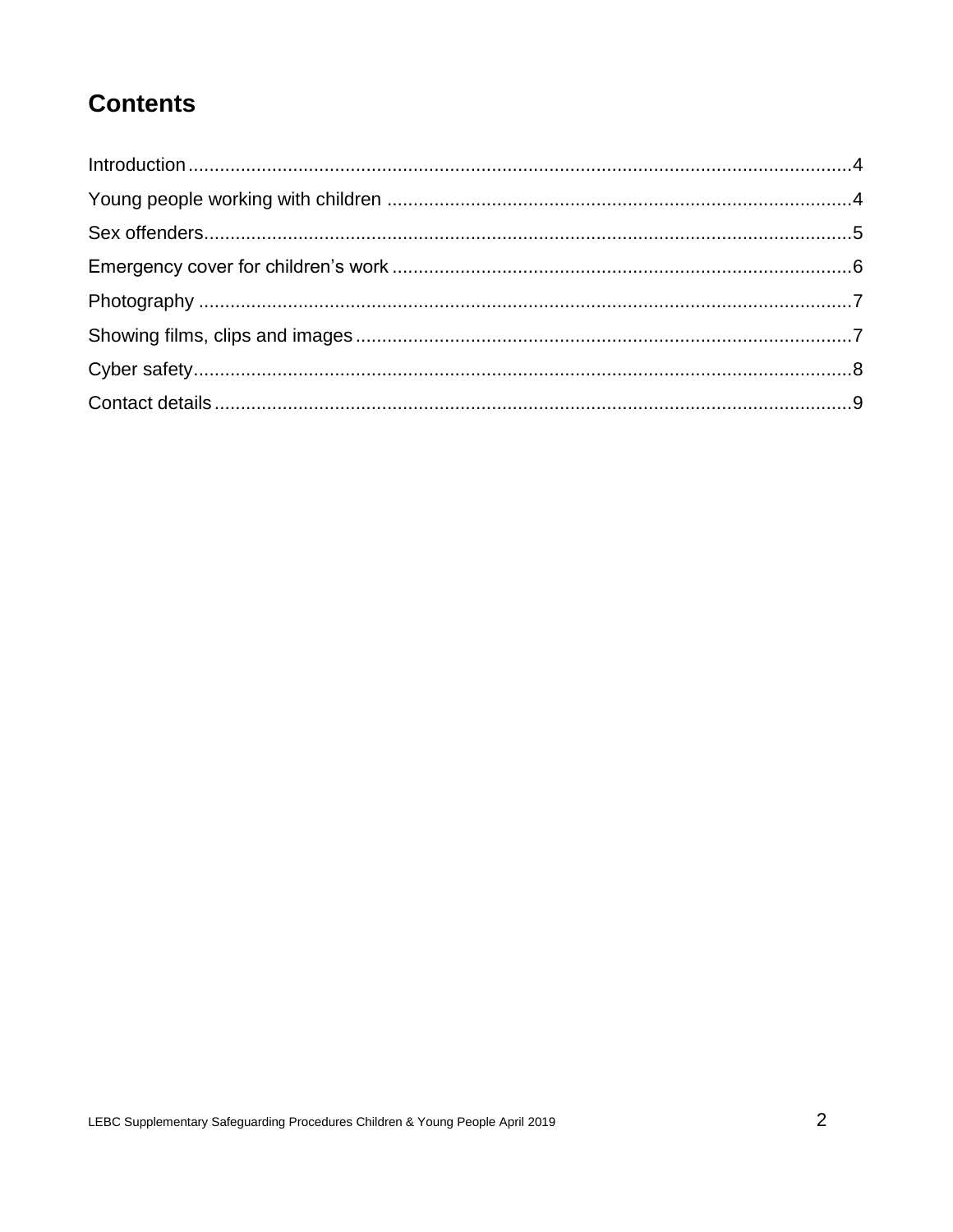#### **Leader affirmation**

These Supplementary Safeguarding Procedures are affirmed by the leaders of Lower<br>Earley Baptist Church.

|                                        | Signature        | Date          |
|----------------------------------------|------------------|---------------|
| Keith Wilson<br>(Minister)             | $K.$ Wisan       | $15 - 6 - 19$ |
| <b>Vic Pizzey</b><br>(Secretary)       |                  | $15 - 8 - 19$ |
| Robert Adamson<br>(Treasurer)          | FRAdam           | $15 - 8 - 19$ |
| Dorothea Lowman<br>(Trustee)           | Jerother Locoman | $15 - 8 - 19$ |
| Alan Bullock<br>(Trustee)              |                  | 15.8.19       |
| <b>Richard Bater</b><br>(Trustee)      |                  | 25/8/14       |
| Don Wimpenny<br>(Safeguarding Trustee) |                  | 15.8.19       |

To be reviewed annually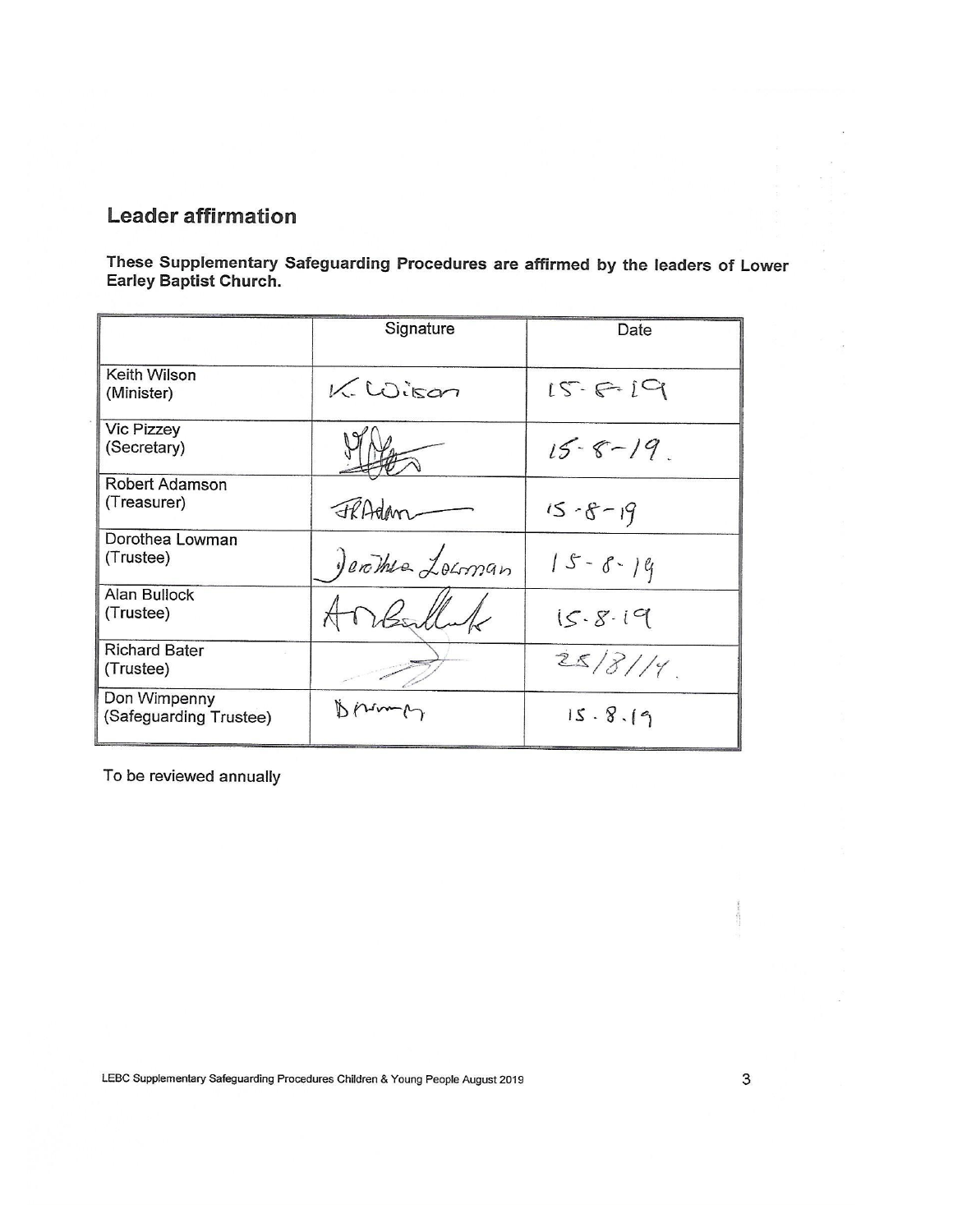### <span id="page-3-0"></span>**Introduction**

These supplementary procedures provide guidance in relation to:

- young people working with children
- sex offenders
- emergency cover for children's work
- photography
- cyber safety.

# <span id="page-3-1"></span>**Young people working with children**

Young people working under supervision as helpers do not count towards meeting the minimum adult to child ratio. They should be encouraged to attend groups that are specifically run for their age range.

Where a young person has their parent's or guardian's permission to assist in crèche or a children's group then they should be asked to read and agree to the following.

*We really appreciate the work you do. To keep you and the children safe we have a Safeguarding Policy. It would be great if you read it, but the main points we would like you to follow are given below:*

- *1. If you are not able to help on the day shown on the rota then please tell the leader ASAP.*
- *2. If you are unsure what you should be doing then ask one of the adult leaders.*
- *3. The instructions of the adult leaders must be followed at all times.*
- *4. Your name must be included in the register to show you were there on the day.*
- *5. Do not take any child out of the room unless the leader has asked you to do this.*
- *6. If you see a child hurt or being harmed or bullied then tell one of the adults ASAP.*
- *7. Please do not pick up a baby unless a leader has agreed to this.*
- *8. If you do not feel safe or you see something which looks unsafe then tell a leader.*
- *9. If there is a fire alarm follow instructions so everyone gets safely out of the building.*
- *10. Please do not bring toys, food, medicine or electrical equipment into the room (if you have a mobile phone please turn it off to avoid it being a distraction).*
- *11. If you feel unwell before or while working in the group then please tell a leader.*
- *12. Please tell a leader before you leave the group.*

This statement should be signed by the young person and the parent or guardian should countersign to indicate their permission.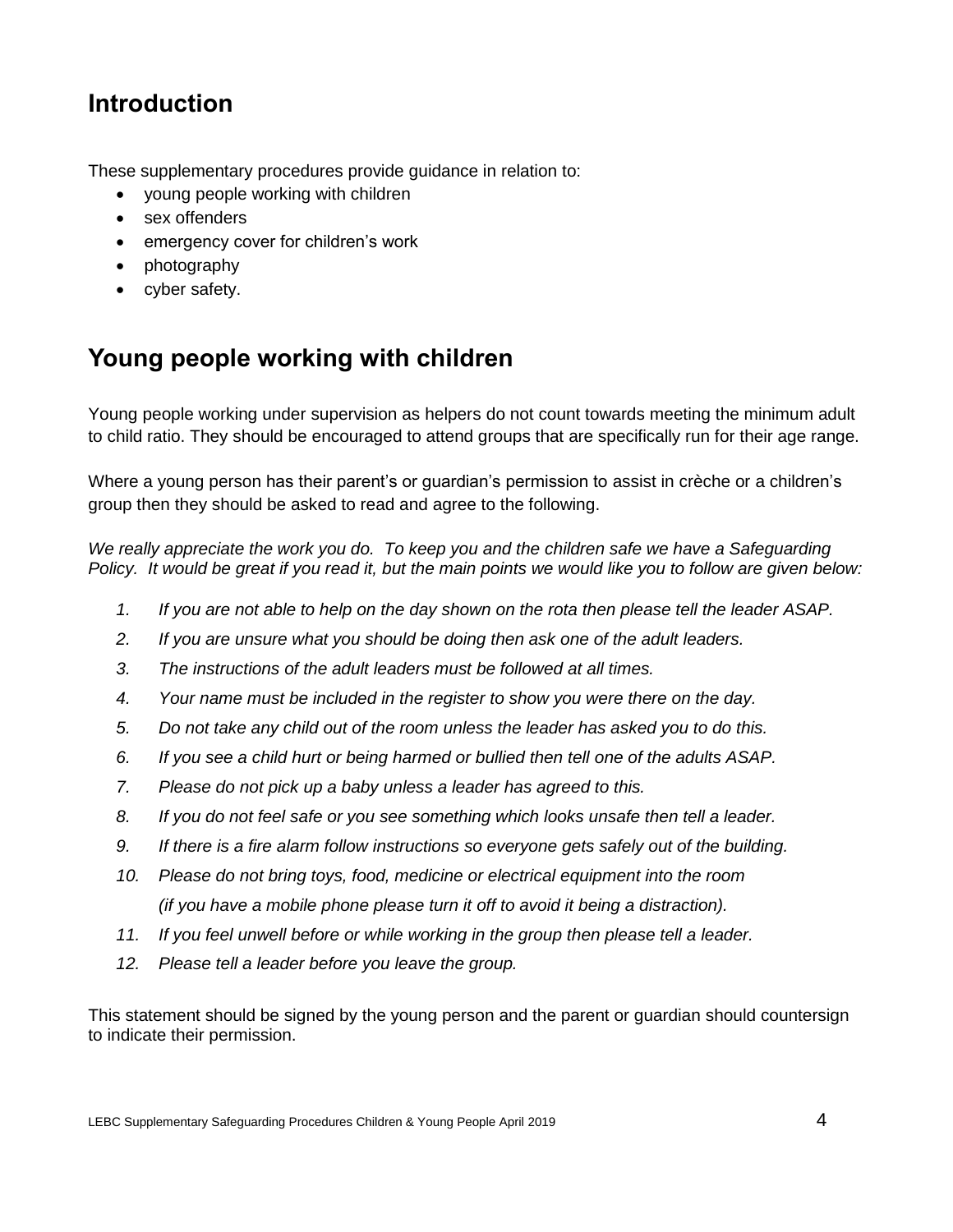Young people should only exercise leadership responsibility by assisting adult workers or taking part in a peer-led group session under adult supervision. In all other cases the default position is that young leaders in the young people or children's ministries should be subject to the same appointment processes as adult workers.

#### <span id="page-4-0"></span>**Sex offenders**

When someone who is known to have abused children or is on the Sex Offenders' Register is attending the church then the following steps should be taken.

A risk assessment shall be undertaken by the Designated Person or the Safeguarding Trustee/Deacon and they should determine whether the individual is subject to supervision or is on the Sex Offenders' Register. If so, the Designated Person or the Safeguarding Trustee/Deacon should make contact with the offender's specialist probation officer (SPO) who will provide relevant information on the offender and any restrictions that apply to them.

The Designated Person or the Safeguarding Trustee/Deacon should inform and consider any advice from the Regional Minister in the local Baptist Association in assessing whether it is appropriate for an individual to attend services or other functions at LEBC. For a one-off visit then as a minimum a person appointed by The Designated Person or the Safeguarding Trustee/Deacon should be assigned to accompany the person during their time on the church premises to ensure they do not attempt to make contact with any children or young person. The individual shall receive a verbal warning where their behaviour gives cause for concern. The Designated Person for Safeguarding should be informed and a record made on a Safeguarding Incident Form.

If the behaviour continues then they should be immediately asked to leave the church premises. A Safeguarding incident report should be raised and the offender's Specialist Probation Officer (SPO) advised.

If an offender is on the Sex Offender's Register they will be monitored under guidelines known as the Multi-agency Public Protection Arrangements (MAPPA). This includes provision to require a written contract to be in place if the offender wishes to attend a place of worship. Where a known offender regularly visits then the SCBA should be advised and a formal contract established with the offender to define the boundaries that the person will be expected to keep using the template on the BU web site.

The trustees/deacons in discussion with other church leaders will identify the meetings the person may attend.

The individual will be required to abide by the following rules:

- They will always sit apart from children and at no time be left alone with children or young people while attending church functions
- They must be always be escorted on church premises by someone selected for this role by the trustees/deacons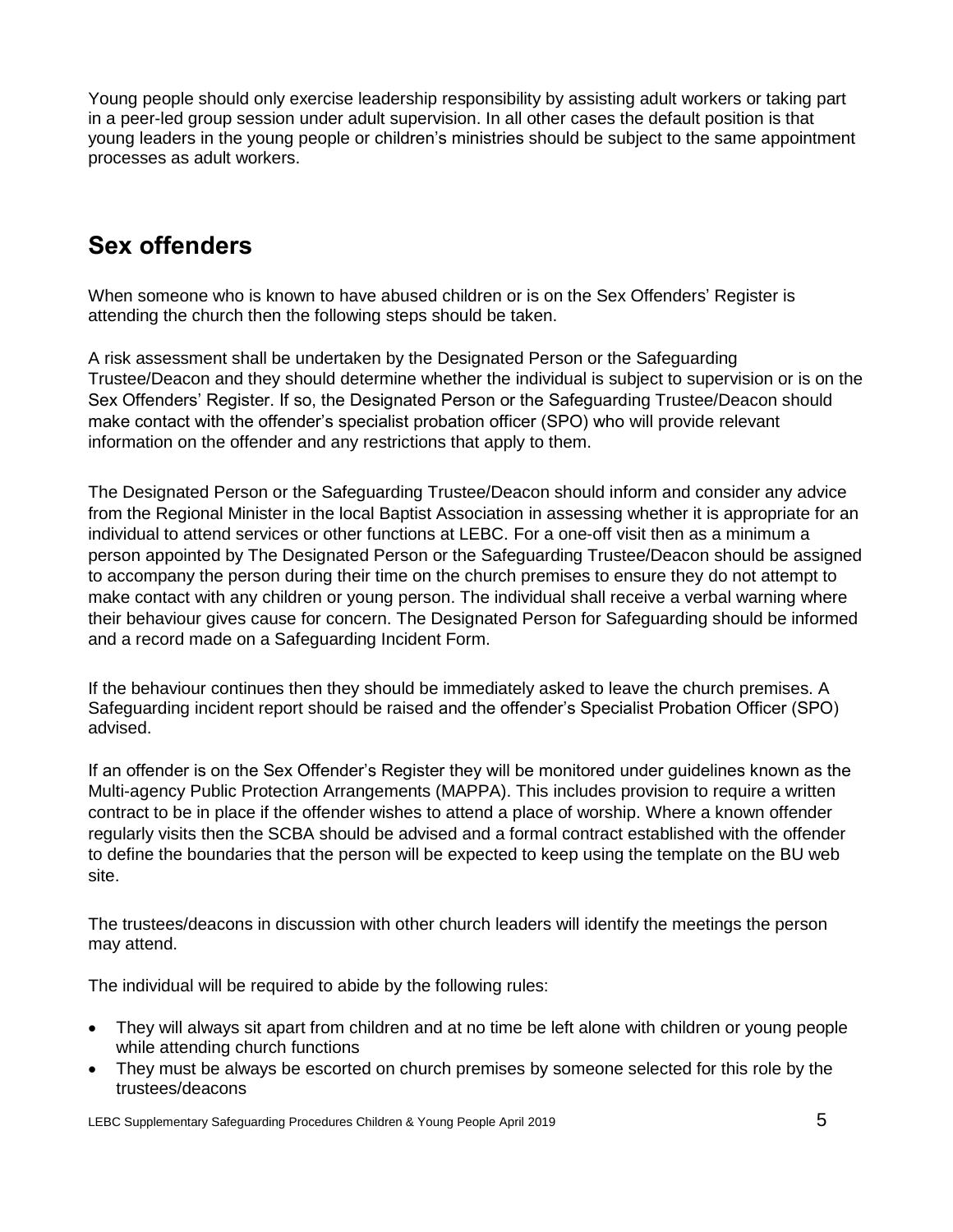- They will not attend small group meetings where children or young people are present
- They will decline hospitality where there are children or young people
- They will avoid loitering in areas inside or outside the building where children or young people meet.

The contract should be monitored and enforced by the Designated Person and Safeguarding Trustee. Those who offend against children and young people can often be manipulative. If the contract is broken the situation will be reviewed and the church reserves the right to refuse access to individual who may put others at risk.

The church leadership will ultimately act in the best interests of children attending the church, but will also seek to act supportively to any individual with a conviction by:

- Only sharing sensitive information with relevant personnel.
- Respecting the individuals rights
- Being courteous, while the individual is visiting
- Being clear about expectations from both parties (church and individual concerned).

If only a few people know of the person's conviction, more people might be told in order to protect children and young people. In doing this a balance has to be made between protecting the civil liberties of the offender, the requirements of the Data Protection Act and the protection of children and young people. Any disclosure of the person's criminal background would need to be the minimum necessary to achieve the aim of safeguarding the children and young people in the church's care.

Ultimately, it might be necessary to ban the person from attending the church. If the person is on the Sexual Offenders Register the Safeguarding Trustee/Deacon should make the offender's Specialist Probation Officer (SPO) aware that they have been banned from the church and reasons for this.

#### <span id="page-5-0"></span>**Emergency cover for children's work**

There are occasions when it is necessary to provide emergency short term cover, including but not limited to times of illness and bereavement and holiday periods.

Those routinely working with children and young people must go through the full appointment procedure. Those providing emergency cover do not need to follow the full appointment procedure but must meet the following minimum criteria:

- DBS check on behalf of LEBC in the last 5 years
- Signed to confirm they have read the Safeguarding procedures and any supplementary procedures and will promote and apply them
- Always be accompanied by another adult children's worker.

It is expected that those providing emergency cover will not work with children more regularly than four times in a calendar year to differentiate it from routine working with children.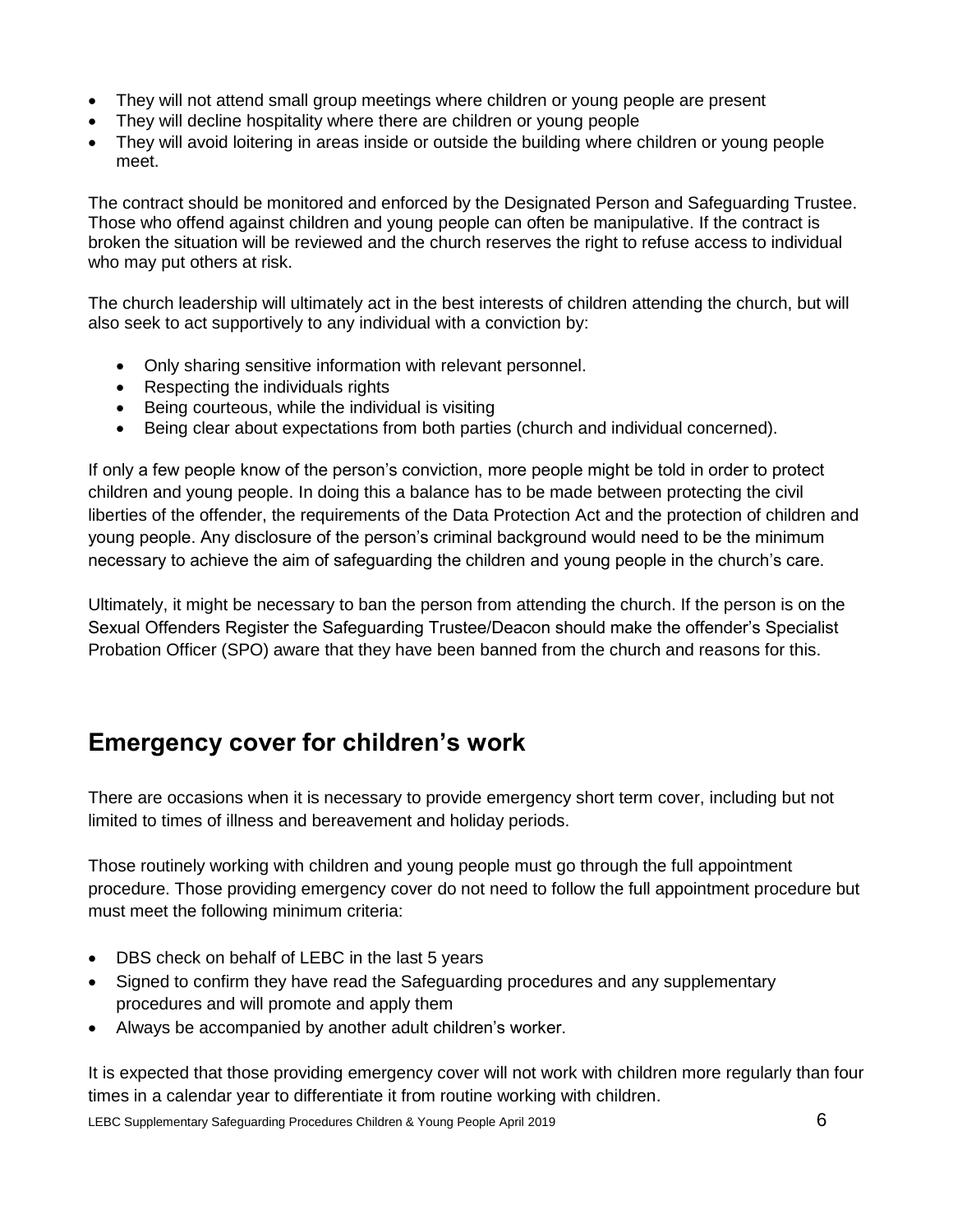### <span id="page-6-0"></span>**Photography**

The taking of photographs and videos of children and young people on the church premises or during church related activities is not permitted except by the express permission of the church leadership.

All photography shall be in strict accordance with LEBC GDPR Policy and permissions given under that policy.

Photographing children and young people should be conducted with sensitivity and courtesy and wherever possible their consent requested before the photograph is taken.

Where photographs are displayed, children and young people should not be identified by name nor should it be possible to infer the identity of individual children and young people from the photograph or any other details given.

Photographic images should be stored securely in a place that has been agreed and minuted by the trustees/deacons.

#### <span id="page-6-1"></span>**Showing films, clips and images**

Care needs to be exercised when showing images to children and young people. Each person has a different threshold and response to seeing images which are potentially disturbing.

Material shown to children and young people must be age appropriate and relevant to the session.

Only U rated films (or excerpts from those films) may be shown to children, unless parental permission has been specifically given for the material being shown.

If the leader has any concerns about content then they should email parents in the week before the session, requesting guidance.

Where visiting children are present, wherever possible, their parents should be alerted to the content before the session commences.

Children and young people should be reminded during each term that if they are not comfortable about seeing a particular film, clip or image then they should tell a leader at the time or their parents.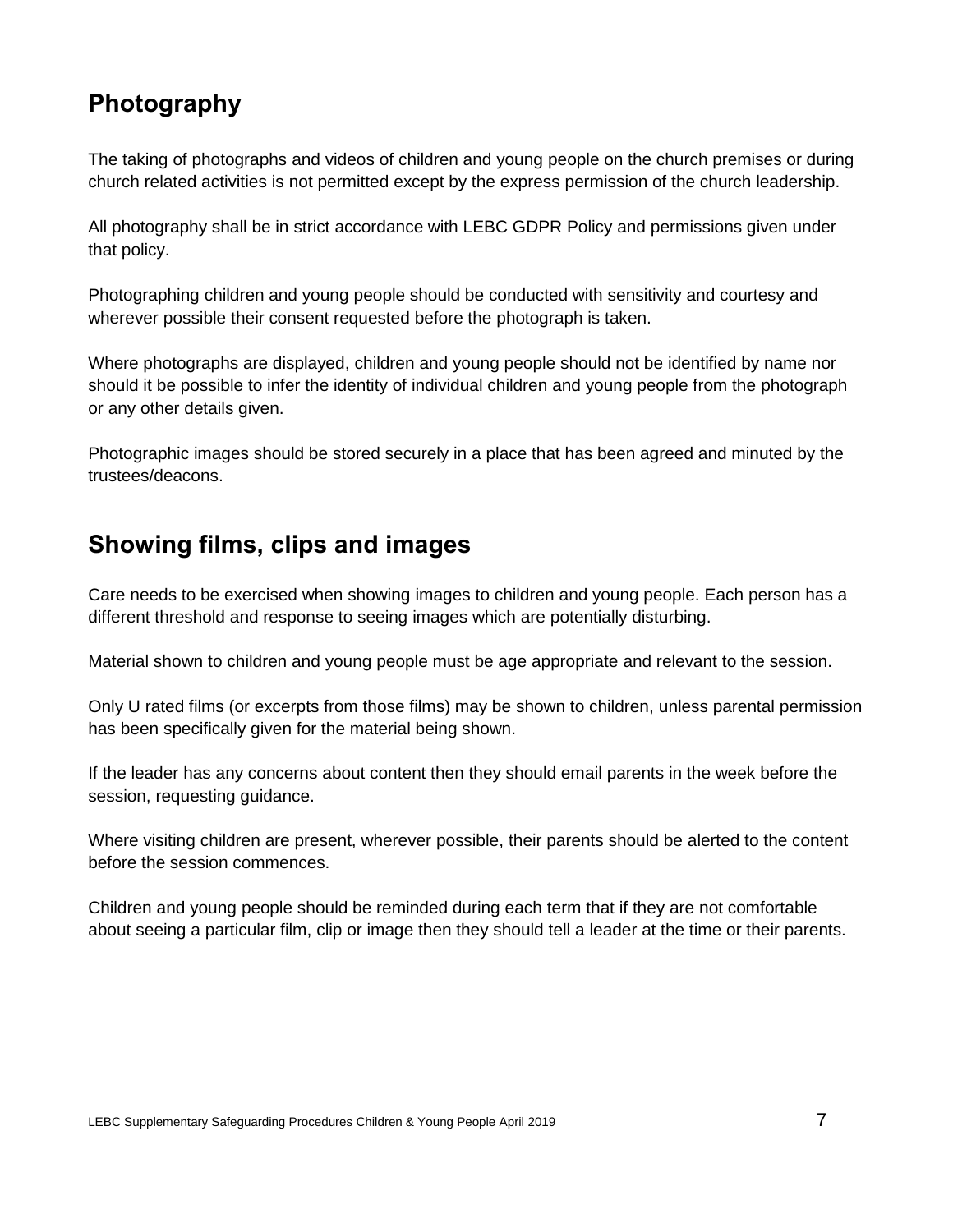### <span id="page-7-0"></span>**Cyber safety**

This section is based on the BUGB Cyber Safety guide (see contacts).

Cyber abuse is the use of information technology (email, mobile phones, websites, social media, instant messaging, chatrooms, etc.) to harm or harass other people in a deliberate manner. It can include communications that seek to intimidate, control, manipulate, put down, falsely discredit, or humiliate the recipient. It may also include threatening a person's earnings, employment, reputation or safety.

Cyber abuse can happen at any time, including when a person is on their own. A cyber bully may be someone known to the person being abused, or they may exploit on-line anonymity.

Cyber abuse includes:

- Harassment repeatedly sending offensive, rude and insulting messages
- Denigration posting derogatory information about someone, and/or digitally altered photographs
- Flaming fighting online, often using vulgar language
- Impersonation hacking another's email or social media account to post embarrassing material
- Outing and Trickery sharing another's secrets or tricking someone into revealing embarrassing information
- Cyber Stalking repeated threats or online activity that makes a person afraid for their safety
- Trolling the starting of arguments in online communities and online insults, provocations and threats
- Grooming building an emotional connection with a person in order to gain their trust for the purposes of sexual abuse or exploitation
- Sexting sharing inappropriate or explicit messages online or via mobile phones.

Some indicators of this form of abuse may include:

- Low self-esteem
- Withdrawal from family and spending a lot of time alone
- Reluctance to let parents / carers or family members anywhere near their mobile, tablet, laptop, etc.
- Friends dropping away
- Being excluded from social events
- Finding excuses to stay away from school or work
- Changing appearance to try and fit in
- A change in personality i.e. anger, depression, crying, becoming withdrawn, etc.

Cyber abuse can affect anyone at any age and may leave someone feeling very upset and alone